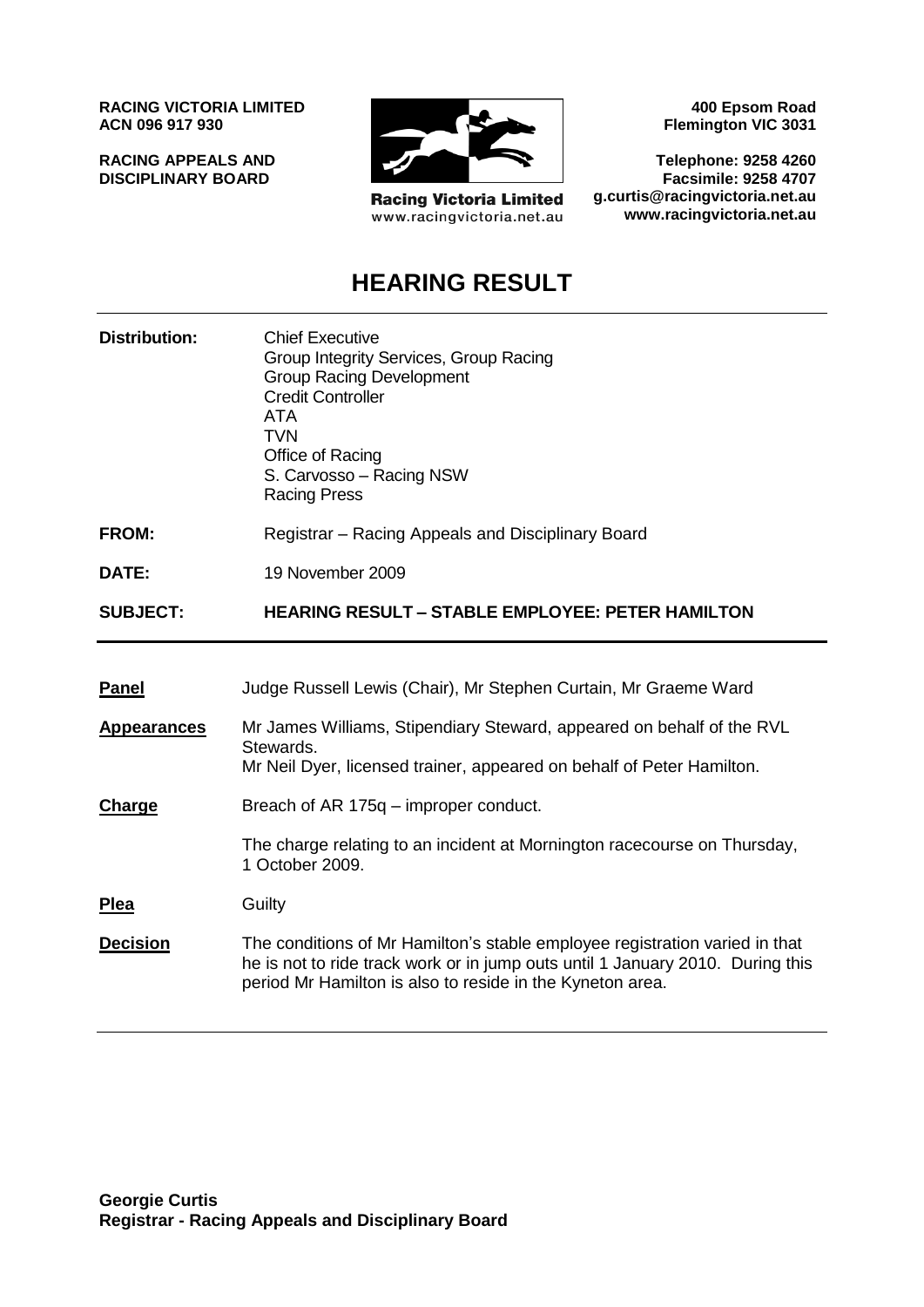# **TRANSCRIPT OF**

# **PROCEEDINGS**

## **RACING APPEALS AND DISCIPLINARY BOARD**

\_\_\_\_\_\_\_\_\_\_\_\_\_\_\_\_\_\_\_\_\_\_\_\_\_\_\_\_\_\_\_\_\_\_\_\_\_\_\_\_\_\_\_\_\_\_\_\_\_\_\_\_\_\_\_\_\_\_\_\_\_\_\_

## **HIS HONOUR JUDGE R.P.L. LEWIS, Chairman MR S. CURTAIN MR G. WARD**

**DECISION**

## **EXTRACT OF PROCEEDINGS**

## **STABLE EMPLOYEE: PETER HAMILTON**

#### **MELBOURNE**

#### **THURSDAY, 19 NOVEMBER 2009**

MR J. WILLIAMS appeared on behalf of the Stewards

MR N. DYER appeared on behalf of the Appellant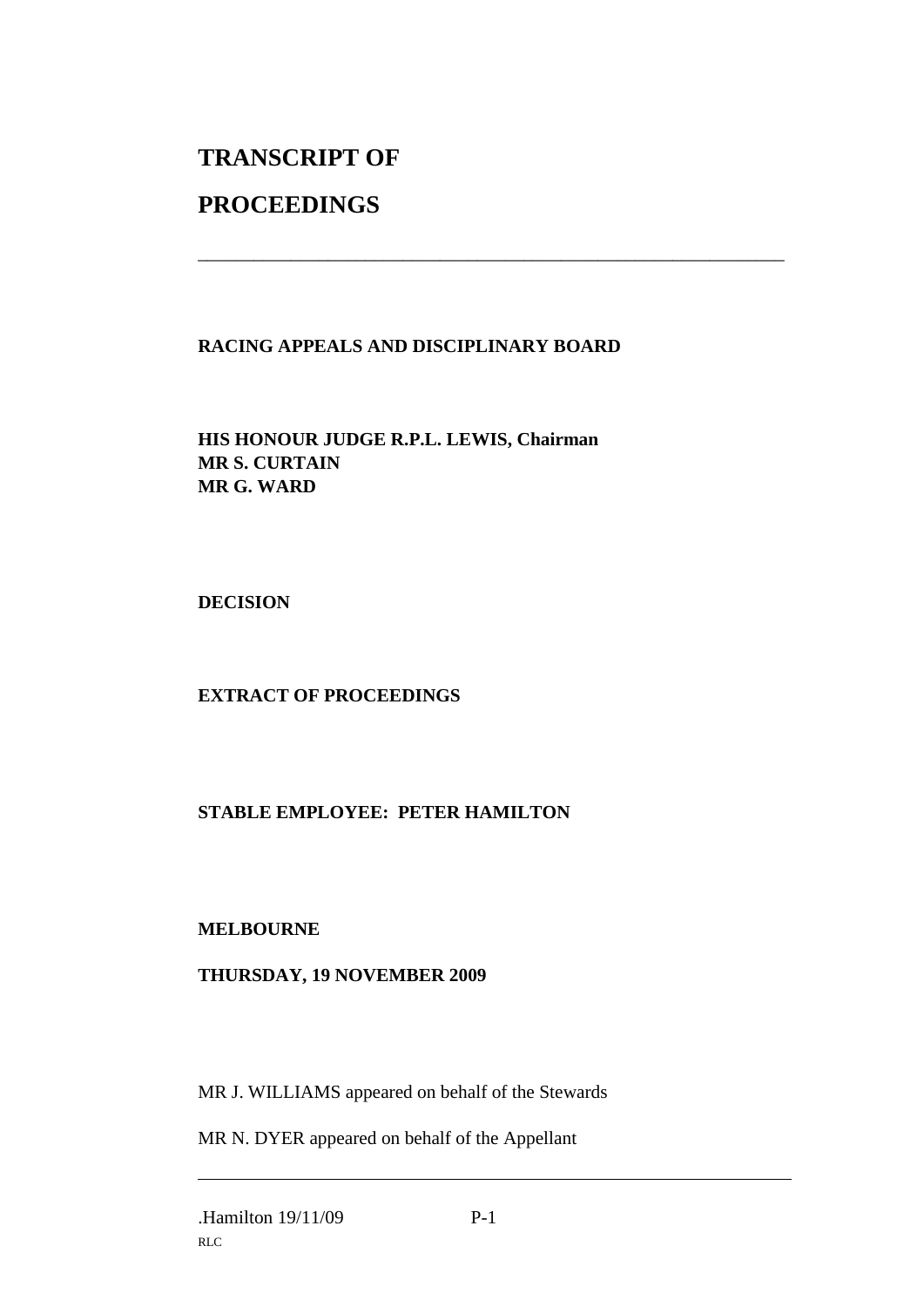CHAIRMAN: In this case, Peter Hamilton has pleaded guilty to a serious charge. It is serious because it is conduct which is incompatible with the image of racing and these days - although members of this Board are not wet behind the ears, we know what goes on - animal welfare issues are now very much to the forefront with the Stewards. You only have to look at the recent kerfuffle over the whip business to understand that.

Peter Hamilton's record is appalling. As I said during the course of the hearing, I think this is about the last roll of the dice for you, Peter. If you are out of racing, then God knows what you will do to earn a living. It would be very difficult for you to earn a living anywhere else, I should have thought, particularly if people get hold of your record, which involves, let us face it, on a number of occasions where you have tried to cheat your way in riding, by altering vests and the like.

But you are only 21 and the Board is mindful of the fact that there is a chance that you may turn the corner. Certainly Mr Dyer is prepared to take that chance, which is to his eternal credit, because there are plenty of other trainers who would not let you in their front gate, let alone employ you.

So the Board will vary your conditions of registration so that you are not to ride trackwork, nor to ride in jump-outs, until 1 January 2010. Effectively that is about a six-week period. During that period, you are to reside in the Kyneton area.